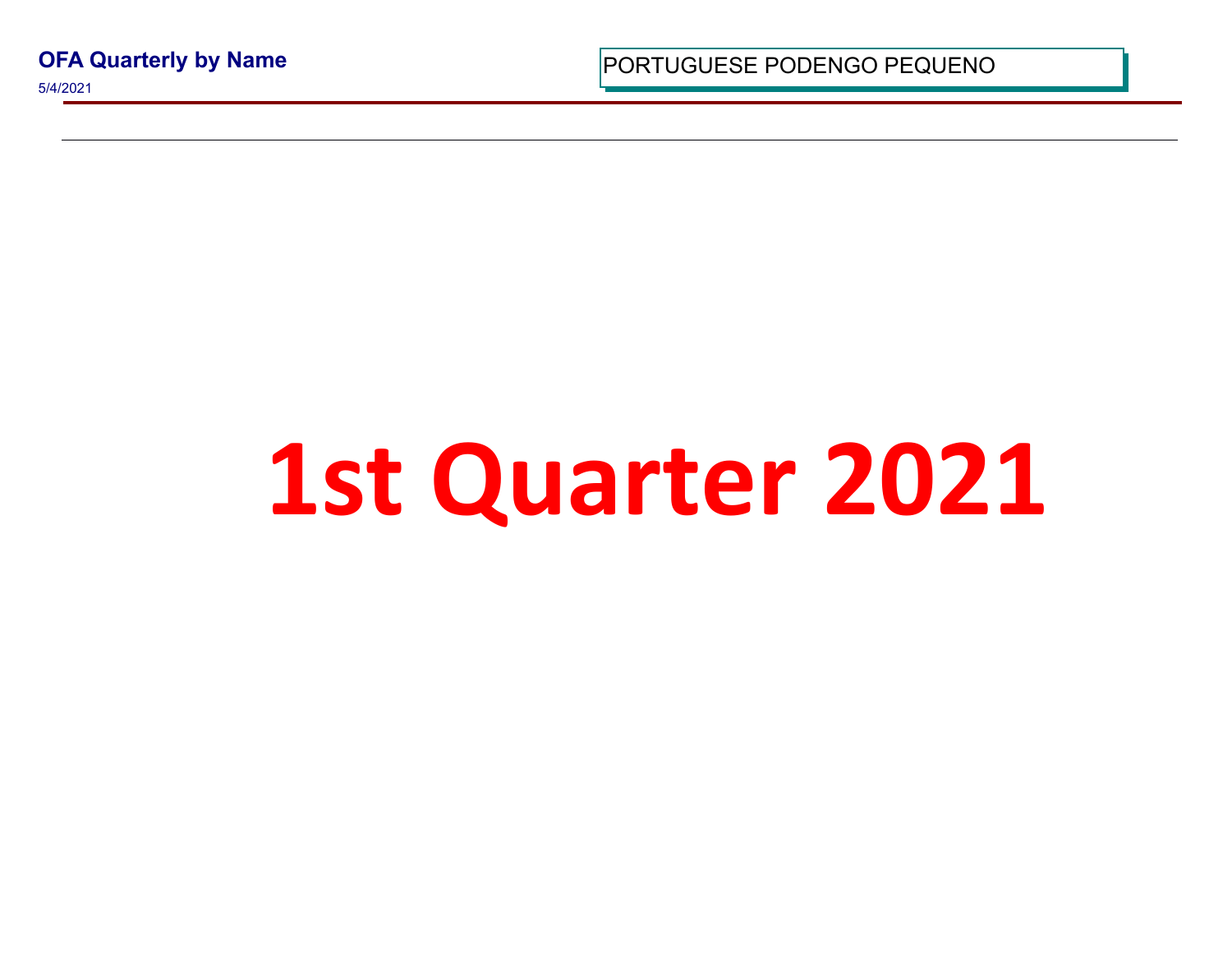5/4/2021

|                     | <b>HIPS</b>                               |                    | First qtr 2021      |            |     |             |  |
|---------------------|-------------------------------------------|--------------------|---------------------|------------|-----|-------------|--|
| <b>OFA ID</b>       | <b>Name</b>                               | <b>Application</b> | <b>Registration</b> | <b>Sex</b> | Age |             |  |
| PPD-181G27M-VPI     | STAR MOUNTAIN PORTUGAL'S BEST KEPT SECRET | 2097888            | HP56492802          | M          | 27  | CHIC 157005 |  |
|                     | <b>PATELLA</b>                            | First qtr 2021     |                     |            |     |             |  |
| <b>OFAID</b>        | <b>Name</b>                               | <b>Application</b> | Registration        | <b>Sex</b> | Age |             |  |
| PPD-PA172/14F/P-VPI | <b>AVERSON RISE N SHINE</b>               | 2169194            | HP58831502          | F          | 14  |             |  |
| PPD-PA173/20F/P-VPI | <b>HAPPY HOBBITS RAGS DARLING DIOR</b>    | 2208128            | HP58101603          | F          | 20  |             |  |
| PPD-PA176/33M/P-VPI | <b>KETKA'S FREE THINKER</b>               | 2090052            | HP56239101          | M          | 33  | CHIC 157175 |  |
| PPD-PA175/23F/P-VPI | LULUBELLE'S ELLEVILL                      | 2204195            | HP58213202          | F          | 23  |             |  |
| PPD-PA174/30M/P-VPI | STAR MOUNTAIN PORTUGAL'S BEST KEPT SECRET | 2097888            | HP56492802          | M          | 30  | CHIC 157005 |  |
|                     | <b>CANINE HEALTH</b>                      | First qtr 2021     |                     |            |     |             |  |
| <b>OFAID</b>        | <b>Name</b>                               | <b>Application</b> | <b>Registration</b> | <b>Sex</b> | Age |             |  |
| 157005              | STAR MOUNTAIN PORTUGAL'S BEST KEPT SECRET | 2097888            | HP56492802          | M          |     | CHIC 157005 |  |
| 151903              | <b>TEKO'S WHIMSICALITY</b>                | 2066395            | HP55693501          | F          |     | CHIC 151903 |  |